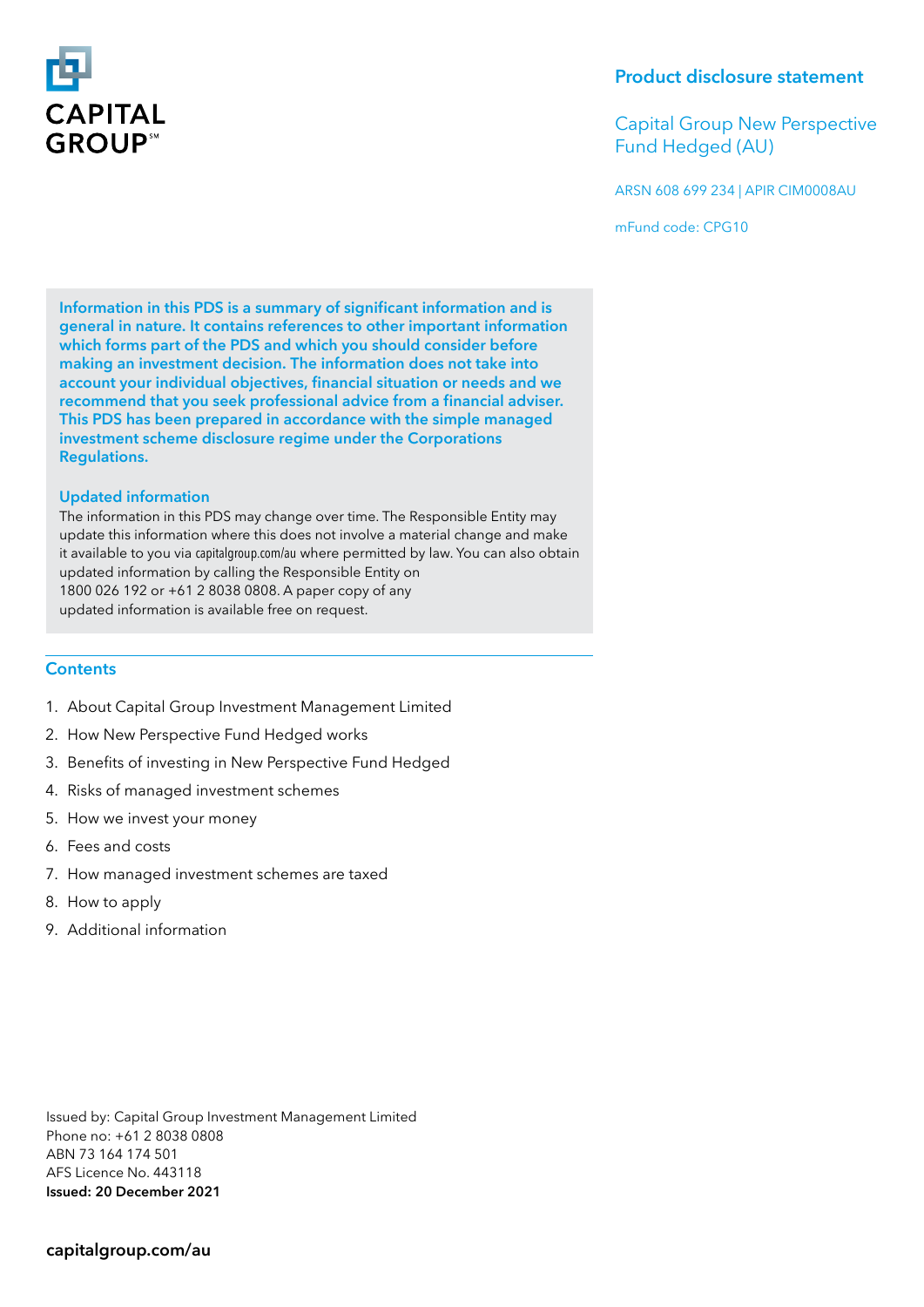Capital Group New Perspective Fund Hedged (AU)

## Additional information

You should read the additional information about Capital Group Investment Management Limited and Capital Group before making a decision. Go to the section entitled 1. About Capital Group Investment Management Limited that is available at

#### **thecapitalgroup.com.au/\_pdf/PDS\_IIR.pdf**

The material relating to Capital Group Investment Management Limited and Capital Group may change between the time you read this PDS and the day when you sign the application form.

#### Additional information

You should read the additional important information about unit prices and investment income before making a decision. Go to the section entitled 2. How the Fund works that is available at

#### **thecapitalgroup.com.au/\_pdf/PDS\_IIR.pdf**

The material relating to unit prices and investment income may change between the time when you read this PDS and the day when you sign the application form.

## 1. About Capital Group Investment Management Limited

## Capital Group Investment Management Limited

Capital Group Investment Management Limited ABN 73 164 174 501 is the responsible entity (the 'Responsible Entity', 'RE', 'we', 'our', 'us') of Capital Group New Perspective Fund Hedged (AU) ARSN 608 699 234 APIR CIM0008AU ('New Perspective Fund Hedged', the 'Fund') detailed in this Product Disclosure Statement ('PDS'). Capital Group Investment Management Limited is responsible for the operation of the Fund and is an affiliate of Capital Group.

## Capital Group

Capital Group is one of the largest and most experienced investment management firms in the world. Since 1931 Capital Group has been singularly focused on delivering superior, consistent results for longterm investors using high-conviction portfolios, rigorous research and individual accountability.

One of Capital Group's affiliates, Capital International, Inc. (ARBN 148 215 570) ('the Investment Manager'),

has been appointed by the RE as the Fund's investment manager, pursuant to the terms of an investment management agreement.

There are three key factors that differentiate Capital Group.

#### Aligned with investor success

Capital Group bases its decisions on a long-term perspective, which Capital Group believes aligns its goals with the interests of its clients. Achieving superior, long-term returns is Capital Group's only goal, so managers are rewarded for their results, not the level of assets they manage.

## The Capital System

Capital Group's investment process, The Capital System, is designed to enable individual investment professionals to act on their highest convictions, while limiting the risk associated with isolated decisionmaking. Each portfolio is divided into portions that are managed independently by investment professionals with diverse backgrounds, ages and investment approaches. A disciplined, multi-layered governance structure oversees the system's operation.

#### Built to last

As a private firm with an independent charter and robust balance sheet, Capital Group invests in improving its capabilities through up and down markets. With high rates of retention, Capital Group has some of the most experienced investment professionals and a commitment to sustaining its investment process over generations.

# 2. How New Perspective Fund Hedged works

Like most managed funds, the Fund is a unit trust. In exchange for your invested money, you are issued with interests in the Fund called 'units'. A unit represents an interest in the Fund. Your units are your proportionate share of the Fund and reflect the value of your investment, which will change over time as the market value of the assets of the Fund rise and fall.

#### Applications

You can invest in the Fund directly or through the mFund Settlement Service operated by the ASX ('mFund'). If you invest through mFund, you can invest using participating ASX brokers without completing our application form. The minimum initial investment is \$25,000 or as agreed with the Responsible Entity.

# Additional investments

You are able to increase your investment at any time by buying additional units subject to the minimum additional investment amount of \$5,000.

#### **Withdrawals**

You can also withdraw at any time any amount from your investment. The Responsible Entity endeavours to effect payment of withdrawals within five business days (although the Fund constitution allows up to 6 days). In certain circumstances, such as if there is a freeze on withdrawals, the Responsible Entity may delay payment of your withdrawal proceeds.

Additionally, the Fund has been admitted to mFund. For unitholders investing through mFund, a withdrawal can also be made by placing a sell order with participating ASX brokers. Withdrawals would be paid within the time frames specified in the ASX Settlement Operating Rules.

The value of your investment at any point in time will depend on the total number of units you hold in the Fund and the relevant withdrawal price per unit.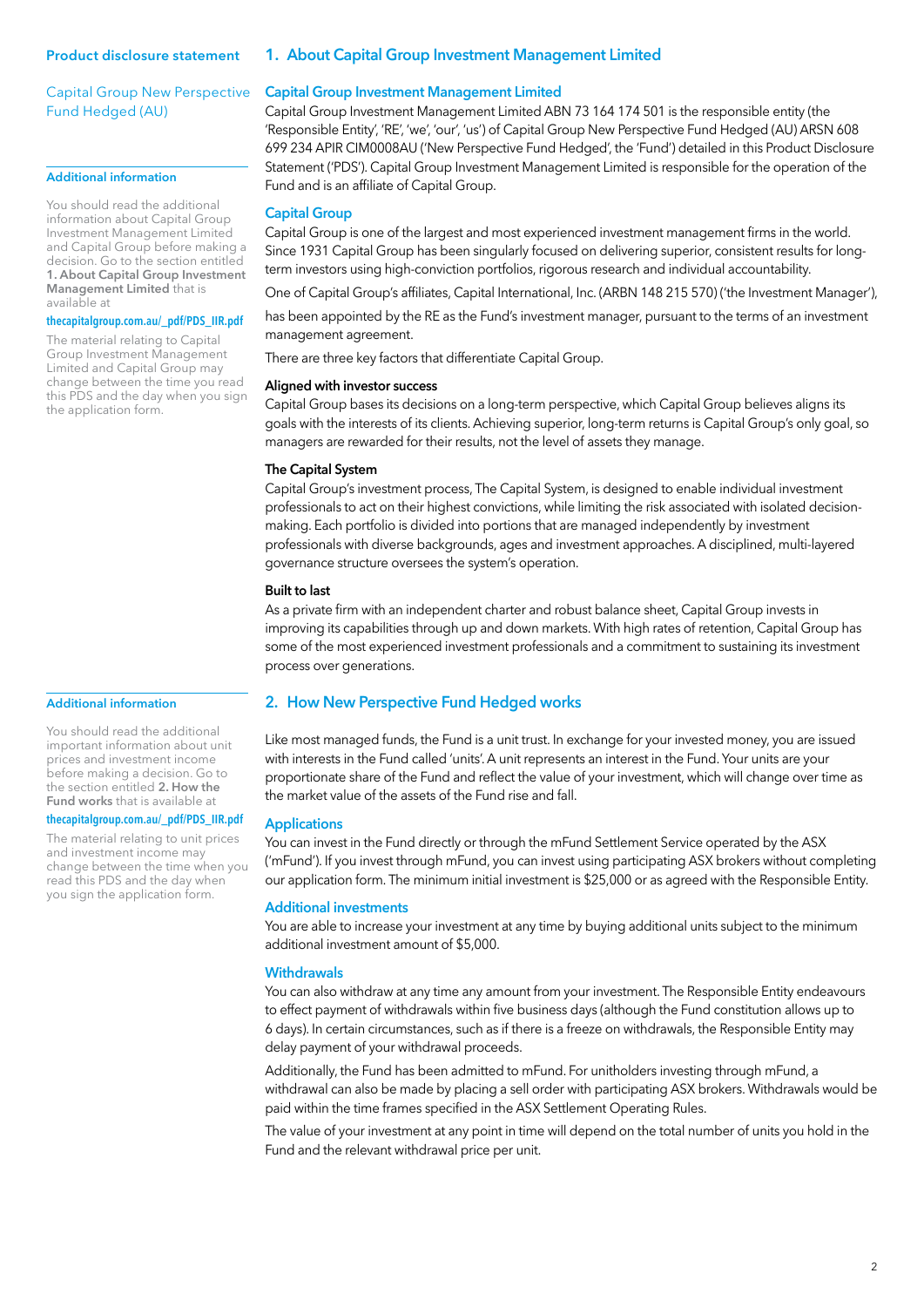# Capital Group New Perspective Fund Hedged (AU)

## Additional information

You should read the additional information about Non-Dealing Days before making a decision. Go to sections entitled Cut-off times and Non-Dealing Days that are available at

## **thecapitalgroup.com.au/\_pdf/PDS\_IIR.pdf**

The material relating to the risks of managed investment schemes may change between the time when you read this PDS and the day when you sign the application form.

#### Additional information

You should read the additional important information about the risks of managed investment schemes before making a decision. Go to section entitled 4. Risks of managed investment schemes that is available at

#### **thecapitalgroup.com.au/\_pdf/PDS\_IIR.pdf**

The material relating to the risks of managed investment schemes may change between the time when you read this PDS and the day when you sign the application form.

### **Distributions**

Income from the Fund is paid quarterly to you following the end of the quarters ending 31 March, 30 June, 30 September and 31 December. Distributions may include dividends, interest and other income from the investments, as well as capital gains from the sale of the Fund's assets. Income per unit is calculated by dividing the distributable income for the Fund by the number of units in the Fund at the end of each distribution period. The amount of income you receive is based on the number of units you hold at the end of the distribution period.

#### Unit prices

Unit prices are calculated based on the net asset value of the Fund. Unit prices are generally calculated each Sydney business day with the exception of days that are deemed by the Responsible Entity to be 'Non-Dealing Days'.

# 3. Benefits of investing in New Perspective Fund Hedged

#### Significant features

The Fund provides you access to an actively managed portfolio of international listed equities through its investment in Capital Group New Perspective Fund (LUX), (the'Underlying Fund'), a Luxembourg based open-ended collective investment scheme (SICAV). It aims to provide long-term investment results exceeding those of the MSCI All Country World Index, net dividend reinvested (in AUD) Hedged to AUD. Details of the Fund are set out later in this PDS at section 5 – How we invest your money.

#### Significant benefits

Investing in the Fund offers a number of benefits, including:

- Access to investment opportunities across a broad and diversified range and mix of markets, industries, securities and currencies that are not generally available to individual investors;
- Mitigates currency impact through hedging;
- Exposure to investment professionals who are part of a globally integrated network with global research capabilities delivering superior investment ideas and capabilities to clients around the world;
- Participation in any capital appreciation and income distributions from the Fund.

# 4. Risks of managed investment schemes

Every investment runs the risk that its value and/or income will fluctuate through time. While risks may be general or specific to a particular asset class, the general rule of investing is that the higher the expected returns from an investment, the higher the expected level of risk and assets with the highest long term returns may carry the highest level of short term risk.

The Fund provides exposure to a range of carefully selected investments aimed at adding value while seeking to reduce the overall level of risk to the portfolio. The Fund has established limits on how much can be invested in an individual security to ensure that your investment is well diversified.

Past performance is not a reliable guide to future performance and should not be relied upon to predict the value of an investment. Neither the Responsible Entity, nor the Investment Manager guarantees the performance of the Fund, the repayment of capital or any particular rates of return. Returns are not guaranteed, and you may lose some of your money.

Whilst it is not possible to identify all risks, through careful analysis and research, Capital Group seeks to identify as many of these risks as possible before investing.

Risk factors that may influence the value of an investment in a Fund include:

- 1. Market risk changes in the market can lead to changes in prices and overall market volatility.
- 2. Interest rate risk changes in interest rates can directly and indirectly impact investment value and returns.
- 3. Currency risk changes in the value of the Australian dollar relative to other currencies can cause changes to the value of the Underlying Fund. The Fund seeks to limit exposure to currencies other than the Australian dollar through investing in forward foreign exchange contracts.
- 4. Hedging risk hedging may not completely eliminate the exposure to currency movements.
- 5. Credit risk creditworthiness of the Underlying Fund and/or the Fund's investments can impact the Underlying Fund and/or the Fund's investment's ability to meet its obligations.
- 6. Liquidity risk the Underlying Fund's investments made in some securities may be traded on an irregular or infrequent basis.
- 7. Operational risk disruptions to administrative procedures or operational controls may impact the administration of the Fund.
- 8. Legal and regulatory risk changes to laws or government policies that result in legislative changes affecting registered managed investment schemes and other matters may have an impact on your investment.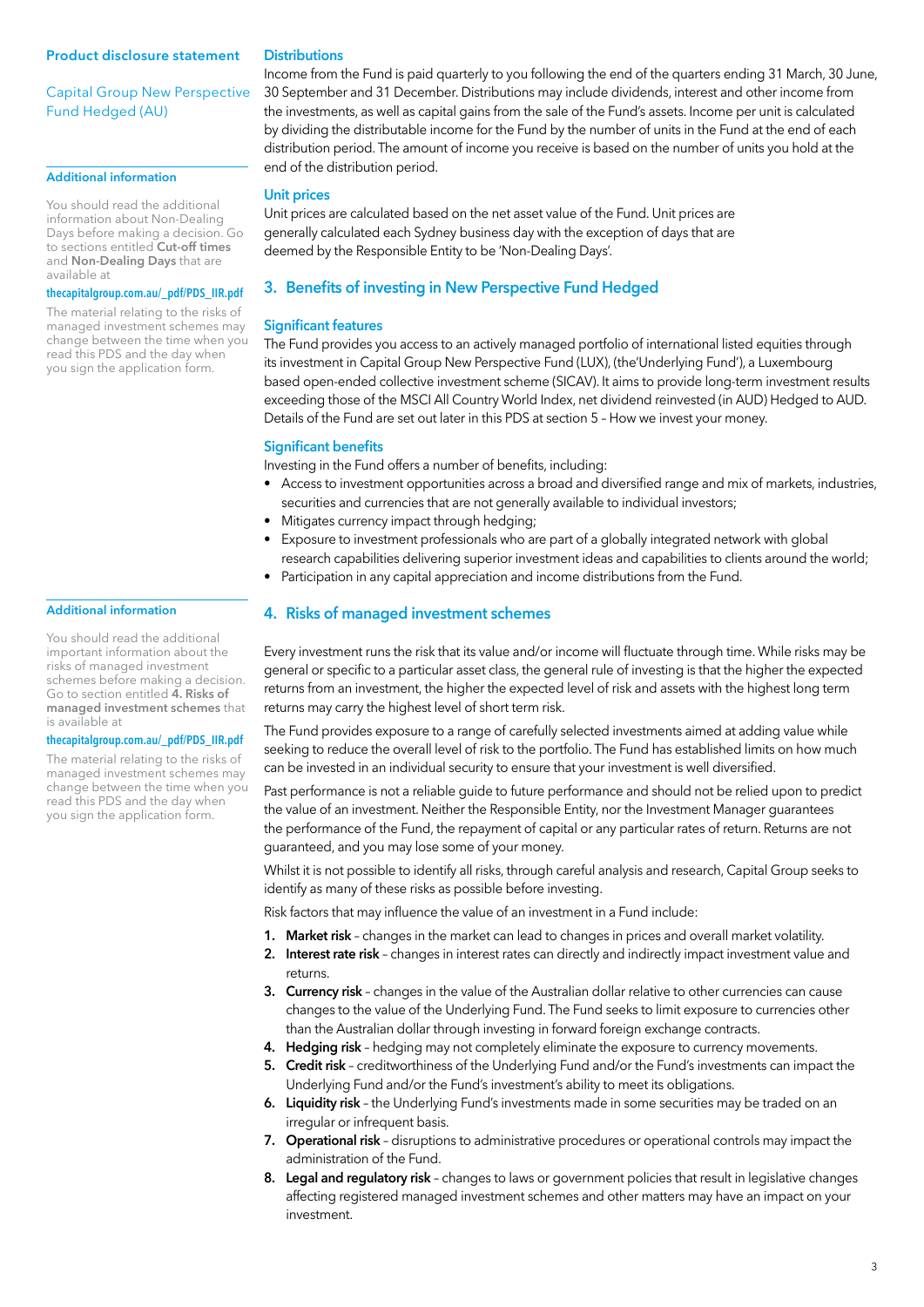Capital Group New Perspective Fund Hedged (AU)

- 9. Market conditions The prices of, and the income generated by, the common stocks and other securities held by the Fund may decline – sometimes rapidly or unpredictably – due to various factors, including events or conditions affecting the general economy or particular industries; overall market changes; local, regional or global political, social or economic instability; governmental, governmental agency or central bank responses to economic conditions; and currency exchange rate, interest rate and commodity price fluctuations.
- 10. Sustainability risks Capital Group's integration of sustainability risks in the investment decisionmaking process is reflected in Capital Group's ESG Policy. When managing any of its Funds, Capital Group considers sustainability risks alongside financial and economic indicators in its investment research and analysis of companies. The assessment process is consistent across all Funds and each investment decision and enables the Investment Manager to identify and manage structural and emerging sustainability risks.

You can manage risk by planning your investment strategy with your financial adviser and considering the following:

- the level of risk you feel comfortable with;
- how long you want to invest considering your age;
- the level of returns you need;
- whether you are looking for income or growth; and
- your current financial circumstances, including other assets and investments you have.

# 5. How we invest your money

The Fund invests in shares in Capital Group New Perspective Fund (LUX), the Underlying Fund, a Luxembourg based open-ended collective investment scheme (SICAV).

Capital Group New Perspective Fund (LUX) invests primarily in common stocks of companies located around the world.

Capital Group New Perspective Fund (LUX) may invest up to 10% of its assets in nonconvertible debt securities rated Baa1 or below and BBB+ or below, and up to 5% of its assets in nonconvertible debt securities rated Ba1 or below and BB+.

Capital Group New Perspective Fund (LUX) may also invest in contingent convertible bonds which will not exceed 5% of its net assets.

The shares of Capital Group New Perspective Fund (LUX) that the Fund invests in use forward foreign exchange contracts to seek to mitigate exposure to currencies other than the Australian dollar.There is no guarantee that hedging strategies will completely eliminate exposure to currency movements. The cost of hedging and all gains/losses from hedging transactions are borne exclusively by the Fund.

An investment in the Fund may suit you if you are seeking a long-term investment in international equities hedged to the Australian dollar.

You should consider the likely investment return, risk and your investment timeframe when choosing to invest in the Fund.

## New Perspective Fund Hedged

| Investment objective                | The Fund aims to achieve long-term growth of capital, while limiting exposure to currencies other<br>than AUD through passive hedging. Its portfolio invests in common stocks of companies located<br>around the world. |                  |
|-------------------------------------|-------------------------------------------------------------------------------------------------------------------------------------------------------------------------------------------------------------------------|------------------|
| Investment return objective         | To provide long-term investment results exceeding those of the Benchmark                                                                                                                                                |                  |
| <b>Benchmark</b>                    | MSCI All Country World Index with net dividends reinvested (in AUD) Hedged to AUD                                                                                                                                       |                  |
| <b>Fund asset classes</b>           | Asset class                                                                                                                                                                                                             | Investment range |
|                                     | International equity                                                                                                                                                                                                    | Up to 100%       |
|                                     | Cash                                                                                                                                                                                                                    | Ancillary        |
| Currency                            | Australian Dollar                                                                                                                                                                                                       |                  |
| Description of portfolio            | Investment in Capital Group New Perspective Fund (LUX), the Underlying Fund                                                                                                                                             |                  |
| Suggested minimum investment period | 5 years                                                                                                                                                                                                                 |                  |
| <b>Risk level</b>                   | High                                                                                                                                                                                                                    |                  |
|                                     |                                                                                                                                                                                                                         |                  |

#### 4

# Additional information

You should read the additional important information about how we invest your money, including about labour standards and environmental, social and ethical considerations, before making a decision. Go to the section entitled 5. How we invest your money that is available at

# **thecapitalgroup.com.au/\_pdf/PDS\_IIR.pdf**

The material relating to how we invest your money, including about labour standards and environmental, social and ethical considerations may change between the time when you read this PDS and the day when you sign the application form.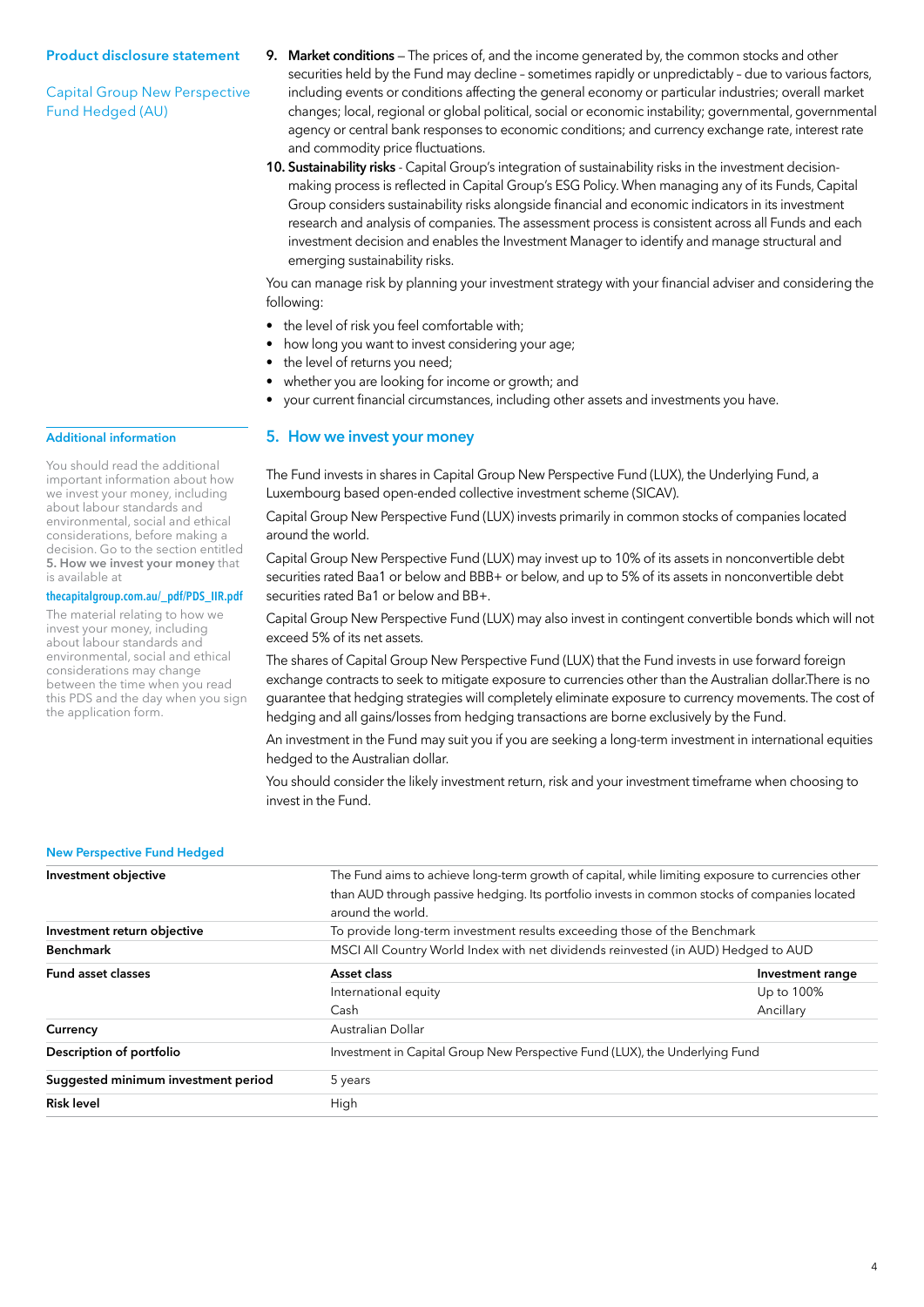## 6. Fees and costs

# Capital Group New Perspective Fund Hedged (AU)

## Additional information

You should read the additional important information providing additional explanation of fees and costs before making a decision. Go to section entitled 6. Fees and costs that is available at

## **thecapitalgroup.com.au/\_pdf/PDS\_IIR.pdf**

The material relating to providing additional explanation of fees and costs may change between the time when you read this PDS and the day when you sign the application form.

# Consumer Advisory Warning

#### Did you know?

Small differences in both investment performance and fees and costs can have a substantial impact on your long term returns. For example, total annual fees and costs of 2% of your investment balance rather than 1% could reduce your final return by up to 20% over a 30 year period (for example, reduce it from \$100,000 to \$80,000).

You should consider whether features such as superior investment performance or the provision

of better member services justify higher fees and costs. You may be able to negotiate to pay lower contribution fees and management costs where applicable. Ask the fund or your financial adviser.

## To find out more

If you would like to find out more, or see the impact of the fees based on your own circumstances, the Australian Securities and Investments Commission (ASIC) website (www.moneysmart.gov.au) has a managed investment fee calculator to help you check out different fee options.

The table below shows fees and other costs you may be charged and can be used to compare costs between different simple managed investment schemes. These fees and costs may be deducted from your money or from the returns on your investment or from the Fund assets as a whole. You should read all of the information about fees and costs, as it is important to understand their impact on your investment.

| Type of fee or cost                                                                                    | <b>Amount</b> | How and when paid                                                                                                                                                                                                                                                                                                                                                                                                                                                                                                                                                                                                                                                                                                                                                      |
|--------------------------------------------------------------------------------------------------------|---------------|------------------------------------------------------------------------------------------------------------------------------------------------------------------------------------------------------------------------------------------------------------------------------------------------------------------------------------------------------------------------------------------------------------------------------------------------------------------------------------------------------------------------------------------------------------------------------------------------------------------------------------------------------------------------------------------------------------------------------------------------------------------------|
| Fees when your money moves into or out of the Fund                                                     |               |                                                                                                                                                                                                                                                                                                                                                                                                                                                                                                                                                                                                                                                                                                                                                                        |
| Establishment fee<br>The fee to set up your investment                                                 | Nil           | Not applicable                                                                                                                                                                                                                                                                                                                                                                                                                                                                                                                                                                                                                                                                                                                                                         |
| <b>Contribution fee</b><br>The fee on each amount contributed<br>to your investment                    | Nil           | Not applicable                                                                                                                                                                                                                                                                                                                                                                                                                                                                                                                                                                                                                                                                                                                                                         |
| <b>Withdrawal fee</b><br>This is the fee charged on each amount<br>you withdraw out of your investment | Nil           | Not applicable                                                                                                                                                                                                                                                                                                                                                                                                                                                                                                                                                                                                                                                                                                                                                         |
| Exit fee<br>The fee charged to close your investment                                                   | Nil           | Not applicable                                                                                                                                                                                                                                                                                                                                                                                                                                                                                                                                                                                                                                                                                                                                                         |
| Management costs $1,3$<br>The fees and costs for managing your<br>investment                           | $0.95%$ p.a.  | Management costs are calculated on the Fund's<br>gross asset value, expressed as a percentage of<br>the Fund's net asset value and reflected in the<br>daily unit price and payable quarterly in arrears.<br>Management costs are not charged separately<br>to your investment. They are accrued daily<br>and paid to the Responsible Entity quarterly in<br>arrears. Management costs include all costs of<br>operating the fund including Responsible Entity<br>remuneration, investment management fees and<br>expenses such as custody, administration and<br>audit fees. Management costs are shown inclusive<br>of GST and any expected reduced input tax<br>credits. Extraordinary expenses are paid from the<br>Fund assets as and when incurred. <sup>2</sup> |
| Service fees                                                                                           |               |                                                                                                                                                                                                                                                                                                                                                                                                                                                                                                                                                                                                                                                                                                                                                                        |
| Switching fee<br>The fee for changing investment options                                               | Nil           | Not applicable                                                                                                                                                                                                                                                                                                                                                                                                                                                                                                                                                                                                                                                                                                                                                         |

1 Refer to 'Management Costs' in 'Additional Explanation of Fees and Costs' in Section 6 of the additional important information (as referred to in the side panel).

2 Refer to 'Extraordinary expenses' in 'Additional Explanation of Fees and Costs' of the additional important information (as referred to in the side panel).

3 In this section, fees and costs include Goods and Services Tax (GST) less any reduced input tax credits (RITC) where applicable. If the GST and/or RITC rates change the Fund's constitution permits us to recover any additional amounts from the assets of the Fund.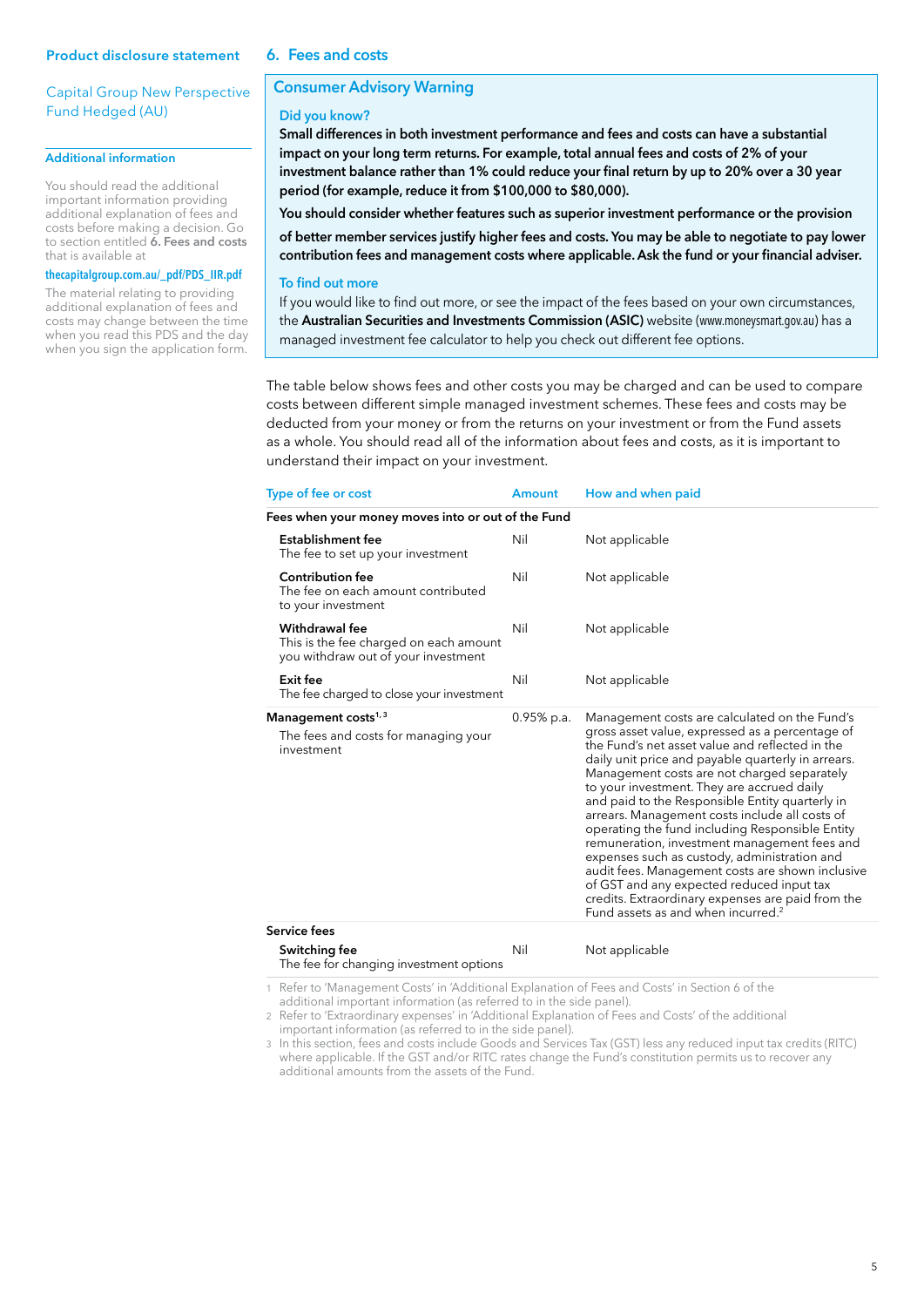Capital Group New Perspective Fund Hedged (AU)

#### Additional information

You should read the additional important information providing additional explanation of fees and costs before making a decision. Go to section entitled  $\breve{\mathbf{b}}$ . Fees and costs that is available at

#### **thecapitalgroup.com.au/\_pdf/PDS\_IIR.pdf**

The material relating to providing additional explanation of fees and costs may change between the time when you read this PDS and the day when you sign the application form.

#### Example of annual fees and costs for New Perspective Fund Hedged

This table gives an example of how the fees and costs in the Fund for this managed investment

product can affect your investment over a 1 year period. You should use this table to compare the Fund with other managed investment products.

| Balance of \$50,000 with total contributions of \$5,000 during the year |                                                                                                                                                                                  |
|-------------------------------------------------------------------------|----------------------------------------------------------------------------------------------------------------------------------------------------------------------------------|
| Nil                                                                     | For every additional \$5,000 you put in, you will be charged \$0.                                                                                                                |
| $0.95%$ p.a.                                                            | And, for every \$50,000 you have in the fund you will be charged \$475<br>each year.                                                                                             |
|                                                                         | If you had an investment of \$50,000 at the beginning of the year and<br>you put in an additional \$5,000 during that year, you would be charged<br>fees of: $$475$ <sup>*</sup> |
|                                                                         | What it costs you will depend on the investment option you choose<br>and the fees you negotiate with your fund or financial adviser.**                                           |
|                                                                         |                                                                                                                                                                                  |

\* This example assumes management costs are calculated on a balance of \$50,000 with the \$5,000 contribution occurring at the end of the first year. Therefore management costs are calculated using the \$50,000 balance only.

\*\* Important – Additional fees may be payable to your broker or adviser for accessing the Fund through mFund. You should refer to the financial services guide provided by your broker or adviser.

#### Additional explanation of fees and costs

The management costs for the Fund comprise:

- a management fee paid to the Responsible Entity for managing and administering the Fund
- an allowance for administration costs and expenses, such as audit, custody and distribution costs incurred in managing the Fund for which the Responsible Entity is entitled to be reimbursed
- an estimate of indirect costs, if any, based on information available and reasonable estimates as at the date of this PDS. Please refer to the website for updates that are not materially adverse

#### Transactional and operational costs

These are the costs associated with buying and selling a Fund's assets including commissions, brokerage buy/sell spread, clearing costs, stamp duty as well as 'implicit costs' such as bid/offer spread and other costs relating to any over the counter derivatives. The net transactional and operational costs include recovered costs from the application of the buy/sell spread to transacting investors. The estimated net transactional and operational costs for this Fund are outlined below. As these fees are based on estimates, you should refer to the website for updated information.

Estimated net transactional and operational costs 0.20% per annum. Based on a \$50,000 investment held for a 12 month period, the net transactional and operational costs over the year would be \$100.

An allowance for transactional and operational costs may be included in the Fund's buy/sell spread. The use of a buy/sell spread means transactional and operational costs incurred in allowing investors to enter or exit the Fund are paid by those investors and is not a fee payable to the Responsible Entity. The current buy/sell spread is Nil. This may vary from time to time and you should refer to the website for updated information.

# Increases or alterations to fees and costs

If the Responsible Entity increases its fees and costs or applies any new fees (which can be done without your consent), we will notify you 30 days prior to the increase.

The Responsible Entity confirms that in the event of any such fee increase:

- the Responsible Entity's remuneration will not exceed 1.00% p.a. of the gross asset value of the Fund.
- This maximum is set out in the Constitution, excludes GST and cannot be increased above this

amount without prior unitholder consent. The Responsible Entity also reserves the right to waive or reduce any of the fees and costs described in this PDS without prior notice.

## Additional information

You should read the additional important information about how managed investment schemes are taxed before making a decision. Go to the section entitled 7. Tax that is available at

#### **thecapitalgroup.com.au/\_pdf/PDS\_IIR.pdf**

The material relating to how managed investment schemes are taxed may change between the time when you read this PDS and the day when you sign the application form.

# 7. How managed investment schemes are taxed

Investing in a registered managed investment scheme is likely to have tax consequences dependent on your personal circumstances. Registered managed investment schemes do not pay tax on behalf of investors. As it is intended that all taxable income and capital gains will be distributed, it is expected that a Fund will not pay tax on its taxable net income and capital gains. Your share of the taxable net income and capital gains earned by the Fund should be included in your tax return in the year you become presently entitled to the taxable net income and/or capital gains.

We strongly advise you seek professional tax advice about the specific implications relevant to your situation.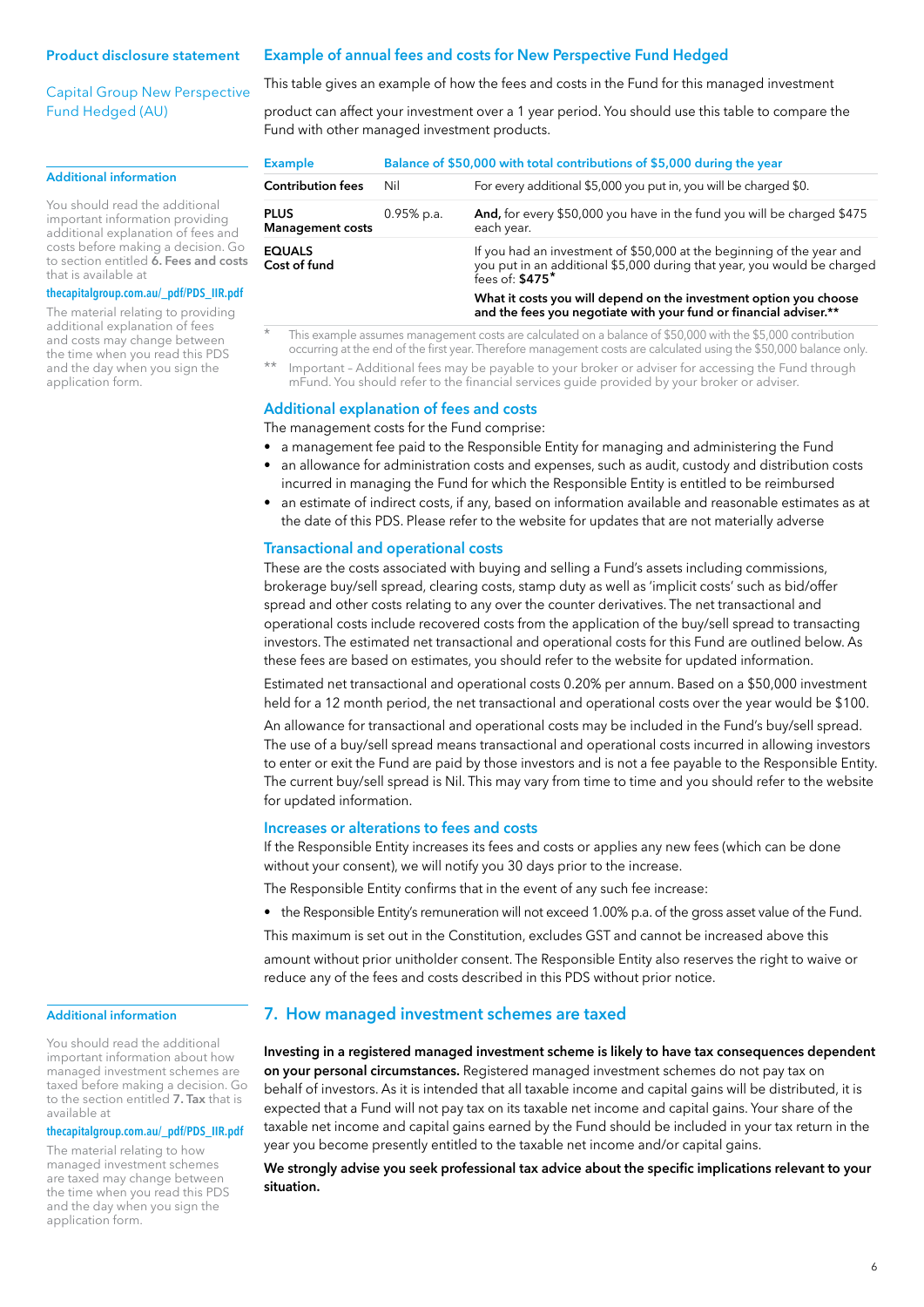# Capital Group New Perspective Fund Hedged (AU)

#### Additional information

You should read the additional important information about application form, authorisesd representative form, AML identification requirements, making an additional investment, withdrawing your investment and indirect investors before making a decision. Go to the section entitled 8. How to apply that is available at

## **thecapitalgroup.com.au/\_pdf/PDS\_IIR. pdf**

The material relating to application form, authorised representative form, AML identification requirements, making an additional investment, withdrawing your investment and indirect investors may change between the time when you read this PDS and the day when you sign the application form.

# 8. How to apply

#### Investing

To apply for units in New Perspective Fund Hedged, please read this PDS together with any additional information to the Product Disclosure Statement available from thecapitalgroup.com.au/fund\_information/. Please then complete the application form available at thecapitalgroup.com.au/\_pdf/app\_form.pdf and provide the relevant AML Identification documents.

Initial applications for units in the Fund must be made on the application form accompanying this PDS or which can be found at www.thecapitalgroup.com.au/\_pdf/app\_form.pdf.

Please include the full amount to be invested on a cheque made payable to 'CGIML – Capital Group Funds Apps' and crossed 'Not negotiable'. The minimum initial investment is \$25,000 or as agreed with the Responsible Entity. Forward the cheque along with the application form and the required identification documentation to:

Capital Group c/o Link Market Services Limited PO Box 3721 Rhodes NSW 2138

Investors wishing to invest by electronic funds transfer may do so using the following Fund account details:

#### CGIML – Capital Group Funds Apps BSB: 212-200 Account Number: 016041544.

Important: Please quote your deposit reference number in section 10 of the application form.

### mFund

The Fund has been admitted to mFund and you can invest in the Fund through participating ASX brokers. Your broker will process a buy order for units through Clearing House Electronic Subregister System ('CHESS'). CHESS will confirm the order with your ASX broker once received and accepted by us. Applications for units received and accepted by us will be forwarded to your broker for your payment. You will need to provide your application money to your broker.

We will price and allot new units in the Fund to your CHESS Holder Identification Number. We will also notify your broker of the unit price and units allotted.

#### Indirect Investors

If you invest in the Fund via an investor directed portfolio service ('IDPS'), a master trust or wrap account, different terms may apply to your investment. You should read the disclosure document for that IDPS, master trust or wrap account together with this PDS prior to investing.

## Cooling off rights

If an investor invests less than \$500,000 and is not a professional or sophisticated investor, the investor has a 14 day cooling-off period in which to decide if the investment

is right for them.

The 14 day period commences on the earlier of:

- i) the date the investor receives their initial investment transaction statement; or
- ii) five days after their units are issued.

The amount refunded will be calculated using closing prices at the day the Responsible Entity receives the investor's written request to withdraw their investment, less any non-refundable tax or duty paid or payable. Accordingly, depending upon the circumstances, the amount refunded may be greater or less than the amount initially invested. However, the investor will not be charged any fees.

Cooling off rights will not apply where units are issued as part of the distribution reinvestment arrangement.

#### Withdrawing your investment

If you wish to apply to redeem your units, you should lodge a completed redemption request form accompanying this PDS, or which can be found at

thecapitalgroup.com.au/\_pdf/red\_form.pdf, with the Responsible Entity by mail or by fax to +61 02 9287 0376. There is no minimum redemption amount.